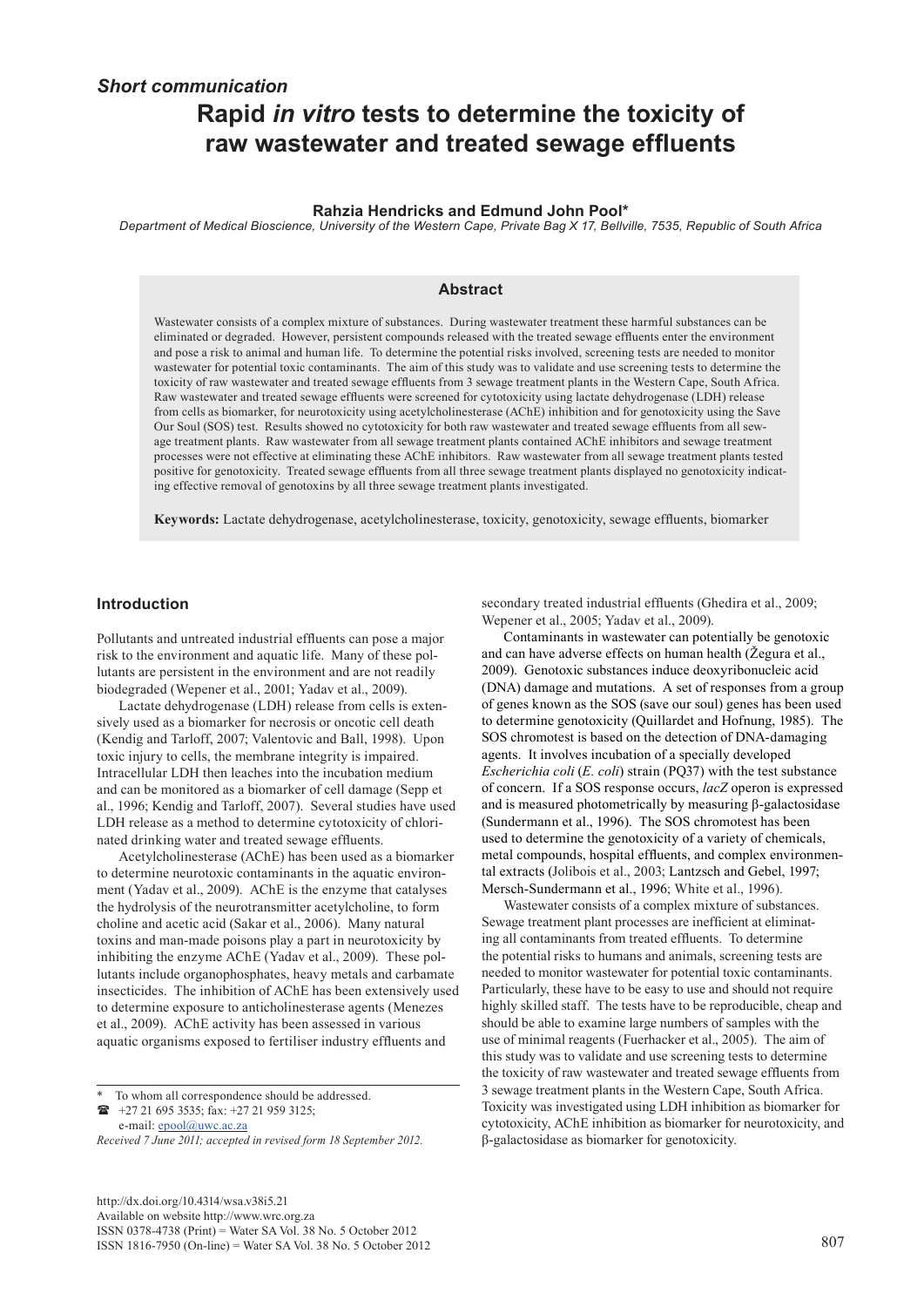# **Experimental**

#### **Site description and water collection**

Raw wastewater and treated sewage effluents were collected from 3 sewage treatment plants in the Western Cape, South Africa. The treatment plants investigated are located on the same river system. Sewage Treatment Plants 1 and 2 use older technologies to treat wastewater. Sewage Treatment Plant 3 has been upgraded and new technologies have been incorporated in the treatment processes. Sewage Treatment Plants 2 and 3 receive domestic effluents only. However, Sewage Treatment Plant 1 receives both domestic (85% flow intake) and industrial raw wastewater (15% flow intake).

A detailed description of sewage treatment technologies for the different sewage treatment plants are as follows. The older technologies used at the sewage treatment plants can be divided into 3 processes, namely:

- Primary treatment which includes pre-treatment of raw wastewater by coarse and fine screens for grit removal. This process includes sedimentation tanks to allow the heavier organic particles to settle.
- Secondary treatment of raw wastewater using activated sludge. This process involves using aerated biological digestion by bacteria to remove remaining suspended and dissolved material. In addition, nitrification and de-nitrification of wastewater are also used as treatment processes within the sewage treatment plants. Thereafter, the wastewater enters the secondary sedimentation tank to allow separation of the liquid and solid phase. After secondary sedimentation the wastewater enters maturation ponds for further pathogen removal.
- Tertiary treatment is the final step in the conventional activated sludge system used by Sewage Treatment Plants 1 and 2. Ultraviolet light (used only at Sewage Treatment Plant 1) or chlorine (used only at Sewage Treatment Plant 2) are the disinfection processes used before the treated sewage effluent enters the receiving waters.

Sewage Treatment Plant 3 uses an additional membrane bioreactor concurrently with conventional or older treatment technologies. The membrane bioreactor technology consists of microporous membranes. These micro-filtration and ultrafiltration membranes separate liquid and solids.

Water collected from the Eerste River in Jonkershoek, Stellenbosch, South Africa was used as a reference control. This site is situated in the Stellenbosch Mountains and there is no human activity upstream of this site.

Samples were collected in pre-cleaned plastic bottles  $(1 \ell)$ and transported to the laboratory in a portable ice chest at 4°C.

# **Collection of blood for LDH and AChE assays**

Blood was collected from consenting healthy male subjects (20–26 years of age) in line with the South African Ethical Advisory Council. Criteria for blood collection were that donors were not on medication for the month prior to blood collection. Blood was collected by venipuncture using endotoxin-free evacuated blood collection tubes (Greiner Bio One GmBH) containing sodium citrate (3.2%).

#### **Solid phase extraction of raw wastewater and treated sewage effluents for assays**

Samples were filtered with filter paper (Munktell, 15 um,

240 mm) (Lasec, SA) before extraction. Water samples were then subjected to solid phase extractions (SPE) using C-18 columns (Sigma, Aldrich). The SPE columns were conditioned with 2 mℓ of Phase B mixture (45% methanol, 40% hexane and 15% propanol), then 2 mℓ ethanol and lastly 4 mℓ distilled water. After the washing step, 100 ml of water sample was allowed to run through the columns, respectively. The columns were then dried using a vacuum pump (PALL vacuum pump, LifeSciences, 60 Hz, 1.92 Amperes, 220-240 Volts). The hydrophobic molecules attached to the resin were eluted with 2 m $\ell$  of Phase B mixture and dried under a stream of air. The dried eluate was reconstituted with dimethyl sulphoxide (DMSO) to make a 1 000 times concentrated sample stock solution.

#### **Lactate dehydrogenase assay to determine cellular cytotoxicity of raw wastewater and treated sewage effluents**

All experiments were performed under sterile conditions in a laminar flow cabinet. For the assay, aliquots (n=8) of raw wastewater and treated sewage effluents were sterilised using a 0.45 µM sterile filter (Lasec, S.A.). Samples and controls were added to Eppendorfs (100  $\mu$ *l*/Eppendorf). Blood was diluted 1:9 with Roswell Park Memorial Institute 1640 (RPMI-1640) medium. The diluted blood was added to samples (900  $\mu$ l/ Eppendorf). Samples were incubated at 37°C for 24 h. LDH from blood cells released into culture medium was used as a biomarker for cellular toxicity. LDH was measured using a commercially available kit (Biovision, USA). The assay was performed according to the manufacturer`s instructions. Briefly, cell-free culture supernatants (10  $\mu$ *l*) were transferred into 96-well microtiter plates (Nunc, Apogent, Denmark). For the 100% cytotoxicity standard, a control blood sample cell was lysed with 2 µℓ of TritonX-100 detergent. Addition of the detergent results in immediate lysis of the blood cells. The sample was mixed and an aliquot of the lysate was diluted with 0.9% saline at a ratio of 1:9. This lysate was used as the 10% cytotoxicity control. A standard curve was constructed using dilutions of this sample. Thereafter, LDH reaction mixture was prepared and 100 µℓ added to all cell free supernatants and standards. The mixture was incubated for 1 h. Optical densities were read at 492 nm at time-zero and after 1 h, using a microtiter plate reader (Thermo Electron, Original Multiskan Ex). Optical densities for the standards were used to construct a standard curve. The cytotoxicity of the samples was read off this curve. Cytotoxicity is expressed as % LDH released  $\pm$ standard error of the mean (%  $LDH \pm SEM$ ).

#### **Optimisation of the AChE inhibition assay**

The Ellman method (1961) was validated for the determination of neurotoxicity of sewage effluents. AChE was extracted from human blood. Assays were conducted in 96-well microtiter plates (Nalge Nunc International, Thermo Fisher Scientific, NY, U.S.A.). Freshly-collected blood was diluted with distilled water (1:3) to lyse blood. Thereafter, doubling dilutions of the lysed blood were performed in assay buffer (0.1 mol/ℓ sodium phosphate buffer) and added to all wells of the microplate (50  $\mu$ l/well). This was followed by the addition of substrate mixture to all wells (50  $\mu$ *l*/well). The substrate mixture contained 0.075 mol/ℓ Acetylthiocholine iodide (ATI) and 0.01 mol/ℓ 5,5`-Dithio-bis-2-nitrobenzoic acid (DTNB) in assay buffer. The plate was then incubated away from light for 1 h. Optical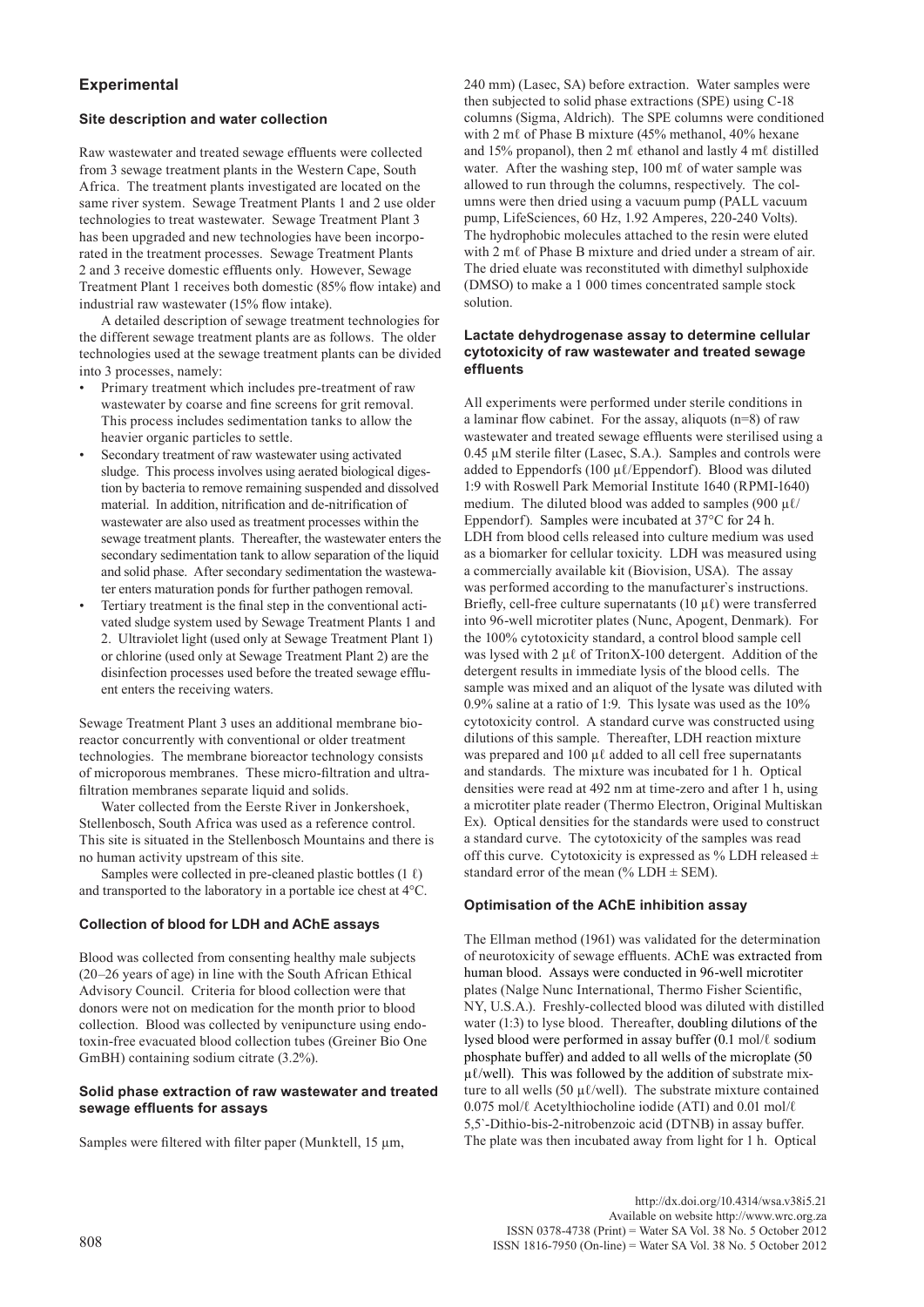densities were measured at 405 nm at 5 min intervals during the 1 h incubation period using a microplate reader (Thermo Electron, Original Multiskan Ex). A curve was drawn from the optical densities obtained and the optimal dilution factor of blood to be used in the AChE assay was read off this curve.

#### **Optimisation of positive control (chlorpyrifos) for use in the AChE inhibition assay**

Chlorpyrifos (Efekto, reg. no. L5676) is an organophosphate insecticide that inhibits acetylcholinesterase and was therefore used as a positive control. For the assay, 96-well microtiter plates (Nalge Nunc International, Thermo Fisher Scientific, NY, U.S.A.) were used. The initial concentration of the chlorpyrifos used in the assay was 960 µg/mℓ. A dilution series of this concentration of chlorpyrifos was prepared in distilled water and then applied to all of the wells (50  $\mu$ l/well). After this, 25 μl of lysed blood, diluted 1 in 40 in assay buffer. was added to all wells. This was followed by addition of the substrate mixture to all wells (50  $\mu$ l/well). Optical densities were measured at 405 nm at 5 min intervals during the 1 h incubation period using a microplate reader (Thermo Electron, Original Multiskan Ex). The optical densities were plotted and the curve was used to determine the concentration of chlorpyrifos that should be used in the AChE assay.

#### **Screening of raw wastewater and treated sewage effluents for AChE inhibitors using the validated AChE assay**

All assays were performed in 96-well microtiter plates (Nalge Nunc International, Thermo Fisher Scientific, NY, U.S.A.). As a negative control DMSO was diluted 1: 9 ( $v/v$ ) in assay buffer. As a positive control chlorpyrifos stock (60 µg/mℓ in DMSO) was diluted 1:7 (v/v) with assay buffer. For the assay, 25  $\mu$ *l*/well of the negative and positive controls were added to the microtiter plate, respectively (n=8). Water extracts were diluted 1:9 (v/v) in assay buffer and added to the wells (25  $\mu$ *l*/ well). Subsequently, 25 μl of a 1:40 dilution of blood in assay buffer was added to all wells. The plate was then incubated for 2 h. This was followed by the addition of 50  $\mu\ell$  of substrate mixture to all wells. Optical densities were measured at 405 nm at 5 min intervals during the 2 h incubation period using a microplate reader (Thermo Electron, Original Multiskan Ex). The inhibition of AChE was calculated as a percentage in terms of the negative control. Data is expressed as percentage AChE inhibition  $\pm$  standard error of the mean (% AChE inhibition  $\pm$  SEM).

#### **SOS chromotest to determine genotoxicity of raw wastewater and treated sewage effluent samples**

The SOS chromotest was purchased from Environmental Bio Detection Products Incorporated (EBPI), Ontario, Canada. The assay was performed according to the manufacturer`s instructions. All reagents were supplied in the kit. Briefly, growth medium was added to the lyophilised bacteria (*E.coli* PQ37 strain) and incubated for 4–5 h at 37°C. Thereafter, the bacteria grown were tested for turbidity at 600 nm and the bacterial suspension was diluted to give an optical density of 0.05 nm. Raw wastewater and treated sewage effluent extracts were diluted 1/100 in DMSO. Two-fold serial dilutions of the positive control, 4 nitro quinoline oxide (4NQO, 100 ng/mℓ), in DMSO were prepared. Thereafter, 10 µℓ of each sample and

control was added to a 96-well microtiter plate. Thereafter, 100 µℓ of the bacterial suspension was added to all of the wells of the microtiter plate. The plate was then incubated for 2 h at 37 $\degree$ C, followed by the addition of 100 µ $\ell$  of the substrate solution (β-galactosidase) to all of the wells for 1 h. The colour reaction was then stopped by adding 50  $\mu\ell$  of stop solution. Optical densities were then measured at 620 nm and 405 nm using a microplate reader (Thermo Electron, Original Multiskan Ex). Genotoxicity of the samples and standards were calculated by a conversion factor. The conversion factor was calculated by dividing the optical densities of 620 nm and 405 nm. This conversion factor was then used to correct the optical densities of the samples and standards. A standard curve was then constructed using the concentration and toxicity equivalents of the positive control per millilitre. The genotoxicity of raw wastewater and treated sewage effluents were then read off this standard curve. Data is expressed as equivalents of the positive control.

# **Statistical analysis**

One-way analysis of variance (ANOVA) was used to compare results for the different assays, with *P*<0.050 considered as significant. Statistical analysis was done using SigmaPlot Version 11.

# **Results**

#### **Cytotoxicity assessment of raw wastewater and treated sewage effluents from the three sewage treatment plants using whole blood cultures**

The correlation coefficient  $(R^2)$  for the LDH standard curve is 0.9821 (Fig. 1). The percentage LDH released by the whole blood cultures after incubation with the raw wastewater and treated sewage effluents (Table 1) was extrapolated using the standard curve.

The percentage cytotoxicity of raw wastewater and treated sewage effluents for all sewage treatment plants was significantly lower compared to the positive control (*P*<0.050). The percentage cytotoxicity induced by raw wastewater, treated sewage and water from the Jonkershoek control site was similar, indicating no cytotoxicity for any of the samples investigated.



*Figure 1 Standard curve for the LDH assay. The standard curve obtained shows a good correlation (R2 = 0.9821) between the optical density (OD) and percentage (%) LDH released.*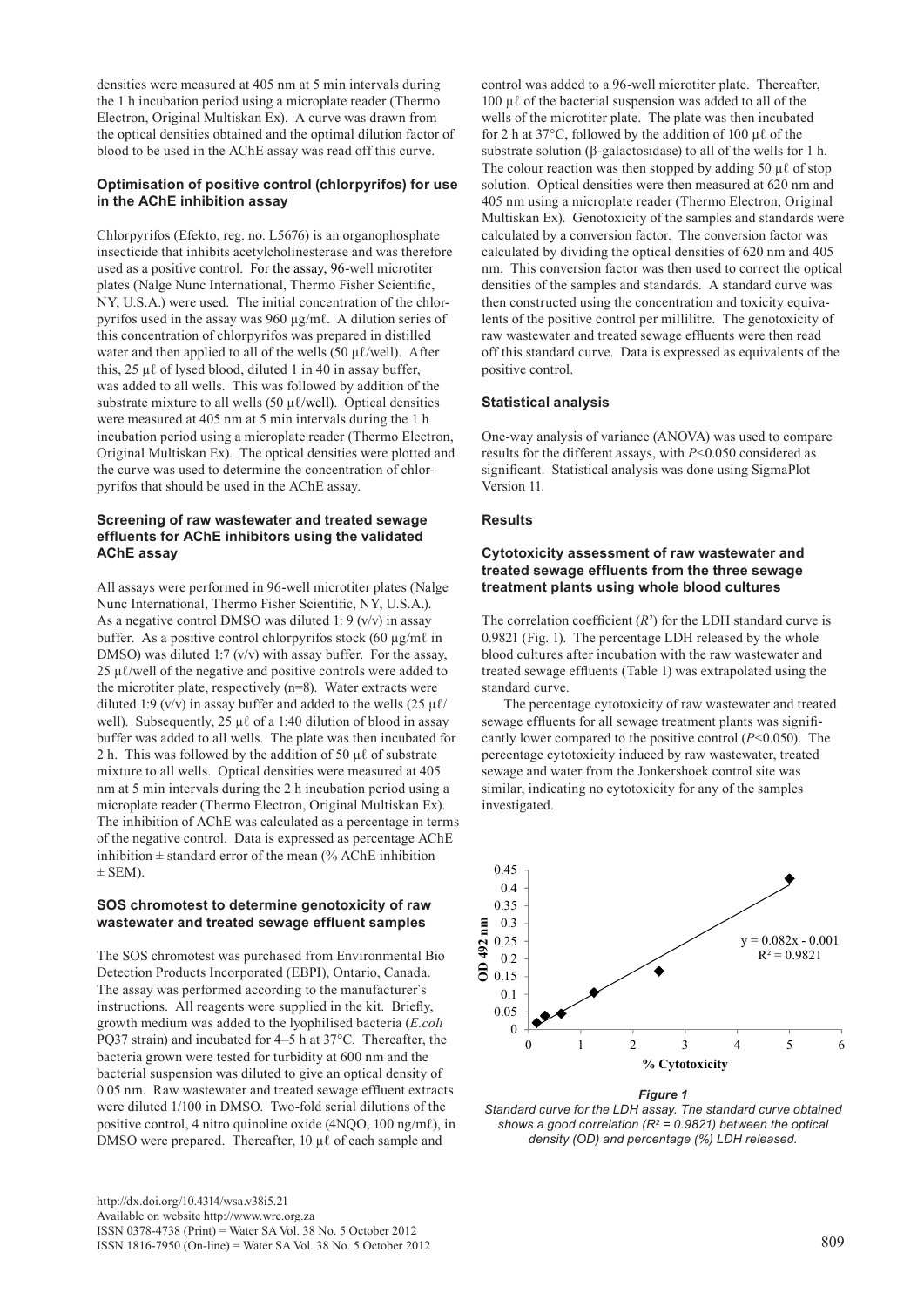| Table 1<br>Mean percentage LDH release (% LDH ± SEM) by raw wastewater and treated sewage effluents<br>from 3 sewage treatment plants in the Western Cape, South Africa $(n=8)$ |                            |                                    |                                      |                                 |                               |                                 |                                      |                                 |                                      |  |
|---------------------------------------------------------------------------------------------------------------------------------------------------------------------------------|----------------------------|------------------------------------|--------------------------------------|---------------------------------|-------------------------------|---------------------------------|--------------------------------------|---------------------------------|--------------------------------------|--|
|                                                                                                                                                                                 |                            |                                    | <b>Sewage Treatment Plant 1</b>      |                                 |                               | <b>Sewage Treatment Plant 2</b> |                                      | <b>Sewage Treatment Plant 3</b> |                                      |  |
|                                                                                                                                                                                 | <b>Positive</b><br>control | Jonkershoek<br>negative<br>control | <b>Domestic</b><br>raw<br>wastewater | Industrial<br>raw<br>wastewater | Treated<br>sewage<br>effluent | Raw<br>wastewater               | <b>Treated</b><br>sewage<br>effluent | Raw<br>wastewater<br>raw water  | <b>Treated</b><br>sewage<br>effluent |  |
| <b>LDH</b>                                                                                                                                                                      | $\pm 0$                    | $\pm$ 1 <sup>a</sup>               | $5 \pm 1^{\circ}$                    | $5 \pm 1^a$                     | $5 \pm 1^{\circ}$             | $5 \pm 1^{\circ}$               | $5 \pm 1^a$                          | $7 \pm 2^{\circ}$               | $5 \pm 1^{\circ}$                    |  |

*a Significantly different to positive control (P<0.05)*

| Table 2<br>Inhibition of AChE (% AChE inhibition ± SEM) by raw wastewater and treated sewage effluents from<br>3 sewage treatment plants in the Western Cape, South Africa (n=8) |                            |                                    |                                      |                                 |                                      |                                 |                               |                          |                                      |
|----------------------------------------------------------------------------------------------------------------------------------------------------------------------------------|----------------------------|------------------------------------|--------------------------------------|---------------------------------|--------------------------------------|---------------------------------|-------------------------------|--------------------------|--------------------------------------|
|                                                                                                                                                                                  |                            |                                    | <b>Sewage Treatment Plant 1</b>      |                                 |                                      | <b>Sewage Treatment Plant 2</b> |                               | Sewage Treatment Plant 3 |                                      |
|                                                                                                                                                                                  | <b>Positive</b><br>control | Jonkershoek<br>negative<br>control | <b>Domestic</b><br>raw<br>wastewater | Industrial<br>raw<br>wastewater | <b>Treated</b><br>sewage<br>effluent | Raw<br>wastewater               | Treated<br>sewage<br>effluent | Raw<br>wastewater        | <b>Treated</b><br>sewage<br>effluent |
| AChE                                                                                                                                                                             | $33 \pm 0$                 | $-1 \pm 0$                         | $19 \pm 4^{\circ}$                   | $29 \pm 5^{\circ}$              | $24 \pm 15^{a}$                      | $28 \pm 13^{ab}$                | $3 \pm 13^{a}$                | $9 \pm 13^{ab}$          | $-14 \pm 10^a$                       |

*a Significantly different to negative control (P<0.05).*

*b Significantly different to treated sewage effluent for the same sewage treatment plant (P<0.05).*



*Figure 2 Optimisation curve of the blood to be used in AChE assay*



*Figure 3 Optimisation curve for the positive control*

#### **Optimisation of blood and chlorpyrifos concentration for AChE assay**

The optimisation curve shows that there is a good correlation  $(R<sup>2</sup>= 0.9938)$  between the absorbance and dilution factor for blood (Fig. 2). The dilution factor for the blood selected for future assays is 1/40, since this dilution gives optical densities in the linear region of the assay curve.

The dilution concentration of the positive control selected to use in the AChE assay was 60 µg/mℓ, since this dilution

gives optical densities in the linear region of the inhibition curve (Fig. 3).

#### **Inhibition of AChE by raw wastewater and treated sewage effluents for the three sewage treatment plants**

The AChE inhibition for the domestic, industrial raw wastewater and treated sewage effluents was significantly higher compared to the Jonkershoek reference control (*P*<0.050) (Table 2). There was no difference in the AChE inhibition of domestic raw wastewater, industrial raw wastewater and treated sewage effluents.

The AChE inhibition of raw wastewater from Sewage Treatment Plant 2 was significantly higher when compared to the Jonkershoek reference control (*P*<0.050). The AChE inhibition of raw wastewater from Sewage Treatment Plant 2 was significantly higher compared to the treated sewage effluents (*P*<0.050).

The AChE inhibition of raw wastewater from Sewage Treatment Plant 3 was significantly higher compared to the Jonkershoek reference control (*P*<0.050). The AChE inhibition of raw wastewater from Sewage Treatment Plant 3 was significantly higher compared to the treated sewage effluents (*P*<0.050).

#### **Genotoxicity of raw wastewater and treated sewage effluents for the three sewage treatment plants**

The correlation coefficient  $(R^2)$  for the standard curve is 0.9943 (Fig. 4). The Jonkershoek reference control sample is not genotoxic (0 ng/m $\ell \pm 0$ ) (Table 3). Genotoxicity equivalents of raw wastewater from all sewage treatment plants were significantly higher than the Jonkershoek reference control sample (*P*<0.050). The results of the test show that treated sewage effluents from all sewage treatment plants are not genotoxic (0  $ng/m\ell \pm 0$ ).

Both the domestic raw and industrial raw wastewater from Sewage Treatment Plant 1 tested positive for genotoxicity (116  $\pm$  37 ng/m $\ell$ ; 112  $\pm$  63 ng/m $\ell$ , respectively). The genotoxicity equivalents of the domestic and industrial raw wastewater were significantly higher compared to the treated sewage effluents from Sewage Treatment Plant 1 (*P*<0.050).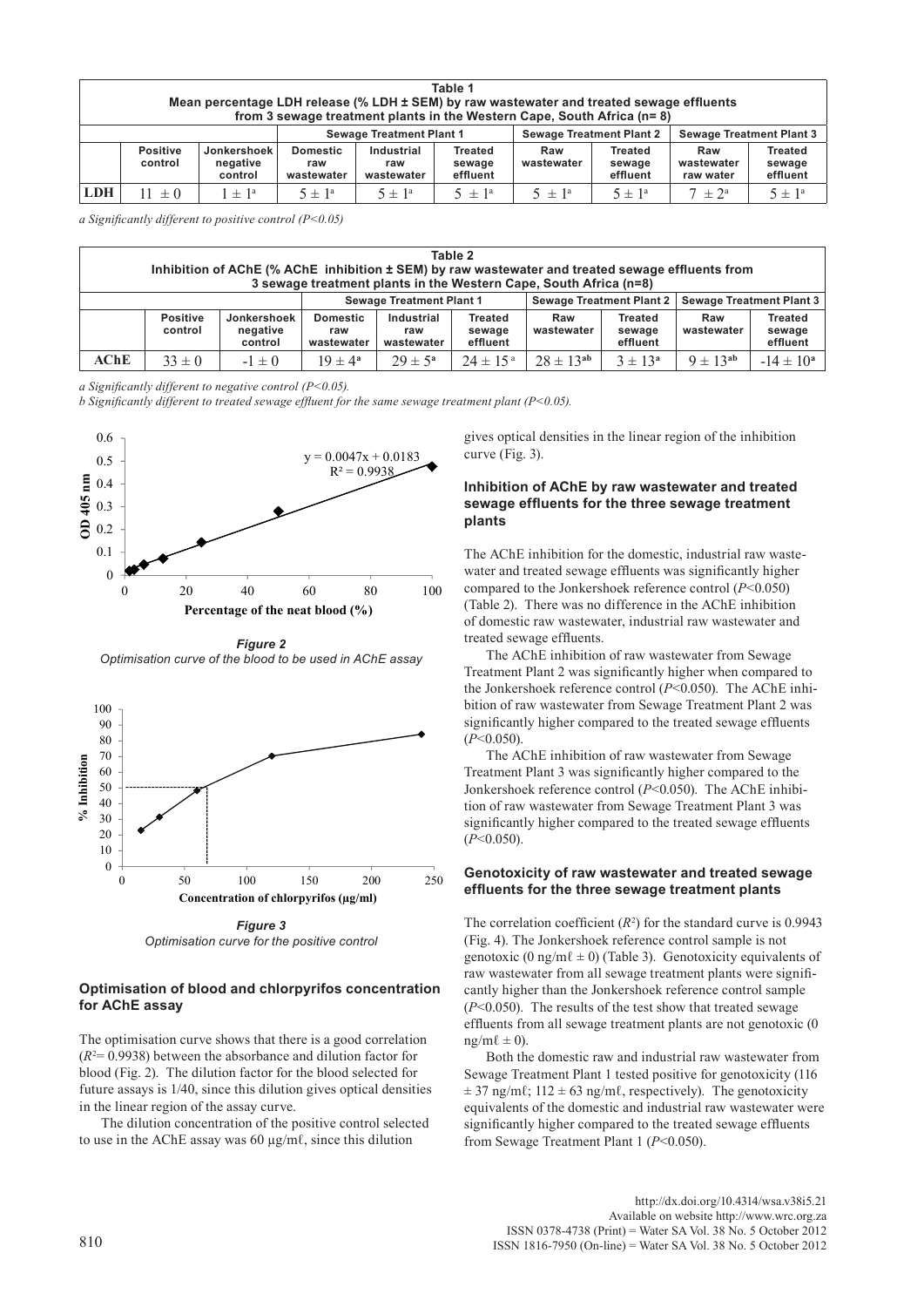| Table 3<br>Genotoxicity of raw wastewater and treated sewage effluents expressed as $nq/m\ell$ 4 NQO equivalents ( $n = 8$ ) |                                    |                            |                                 |                                      |                   |                                      |                                 |                                      |  |  |
|------------------------------------------------------------------------------------------------------------------------------|------------------------------------|----------------------------|---------------------------------|--------------------------------------|-------------------|--------------------------------------|---------------------------------|--------------------------------------|--|--|
|                                                                                                                              |                                    |                            | <b>Sewage Treatment Plant 1</b> |                                      |                   | <b>Sewage Treatment Plant 2</b>      | <b>Sewage Treatment Plant 3</b> |                                      |  |  |
|                                                                                                                              | Jonkershoek<br>negative<br>control | Domestic raw<br>wastewater | Industrial raw<br>wastewater    | <b>Treated</b><br>sewage<br>effluent | Raw<br>wastewater | <b>Treated</b><br>sewage<br>effluent | Raw<br>wastewater               | <b>Treated</b><br>sewage<br>effluent |  |  |
| <b>SOS</b><br>chromotest                                                                                                     | $0 \pm 0$                          | $116 \pm 37$ <sup>a</sup>  | $112 \pm 63^{\circ}$            | $0 \pm 0$                            | $194 \pm 5^{6}$ a | $0 \pm 0$                            | $736 \pm 412$ <sup>a</sup>      | $0 \pm 0$                            |  |  |

*<sup>a</sup>Significantly different to the treated sewage effluent from the same sewage treatment plant (P<0.05).*



*Figure 4*

*Standard curve for the SOS genotoxicity assay. The standard curve obtained shows a good correlation (R2 = 0.9943) between the toxicity and equivalents of 4NQO (ng/mℓ).*

Raw wastewater from Sewage Treatment Plant 2 also tested positive for genotoxicity (194  $\pm$  56 ng/mℓ). The genotoxicity equivalents of raw wastewater were higher compared to the treated sewage effluents from Sewage Treatment Plant 2 (*P*<0.050). Raw wastewater from Sewage Treatment Plant 3 tested positive for genotoxicity (736  $\pm$  412 ng/m $\ell$ ). The genotoxicity equivalents of raw wastewater were higher compared to treated sewage effluents from Sewage Treatment Plant 3 (*P*<0.050).

#### **Discussion**

The presence of toxic contaminants in raw wastewater and treated sewage effluents can result in the loss of cell membrane integrity and therefore the loss of viable cells. Previous studies have shown cytotoxicity of chlorinated drinking water produced from polluted raw wastewater (Yuan et al., 2005). The cytotoxicity found in these samples was probably due to the nature of the pollutants present in the collected samples and also the higher sample concentrations used (Yuan et al., 2005). The current study showed no cytotoxicity in raw and treated sewage samples. This could be due to the fact that smaller sample volumes were used in the current assay (10 % v/v in the current study as opposed to greater than 10 % v/v in studies showing cytotoxicity).

The AChE from lysed blood is very sensitive to chlorpyrifos inhibition and can thus be used for AChE inhibition assays. Chlorpyrifos at 59 µg/mℓ inhibits 50% of AChE activity. Exposure of the freshwater teleost, *Channa striatus* (Bloch), to fertiliser industry effluents resulted in a significant decrease of AChE activity (Yadav et al., 2009). Studies done on United Kingdom estuaries showed inhibition of flounder fish (*Platichthys flesus*) muscle AChE activity (Kirby et al., 2000). AChE inhibitors may not necessarily be organophosphates or carbamates but may include other low-level contaminants, such as heavy metals or detergents, present in urban rivers, estuaries

and paper mill effluents (Payne et al., 1996). The AChE inhibitors present in treated sewage effluents can have adverse effects on animals and humans (Day and Scott, 1990; Kirby et al., 2000). The current study shows that sewage treatment processes employed at the plants investigated reduced AChE inhibition. However, residual AChE inhibitors are released into the environment by all of the plants indicating that treatment processes are not effective in removing this group of pollutants. The higher level of AChE inhibitors in treated sewage effluents from Sewage Treatment Plants 2 and 3 could potentially be due to chemicals added during the treatment processes.

The SOS chromotest has previously been used to determine genotoxicity of hospital and surface drinking waters (Guzzella et al., 2004; Jolibois et al., 2003). Jolibois et al. (2003) attributes the genotoxicity of hospital wastewater effluents to compounds such as anti-cancer drugs and antibiotics such as ciprofloxacin. The SOS chromotest indicates potential DNA-damaging agents present in the samples. In this study, the SOS chromotest was used to assay raw wastewater and treated sewage effluents from 3 sewage treatment plants for potential genotoxicity. Water from the Jonkershoek reference showed no genotoxicity. This result is expected since the control site is not impacted by human activity. All of the raw wastewater samples assayed tested positive for genotoxicity. The genotoxicity equivalents of raw wastewater from Sewage Treatment Plant 3 were higher than the genotoxicity equivalents of Sewage Treatment Plants 1 and 2. Treated sewage effluents from all sewage treatment plants displayed no genotoxicity indicating effective removal of genotoxins by all three sewage treatment plants investigated.

#### **Conclusion**

The current study shows that, although effective in removing some toxicity from sewage, processes currently used at sewage treatment plants do not remove all pollutants. The study showed that although treated effluents tested negative for cytotoxicity and genotoxicity, AChE inhibitors were still present after treatment processes. Data generated by this study confirms earlier reports that specific cellular and biochemical pathways can be modulated by pollutants, without any apparent cytotoxic effects being detected (Ganey et al. 1993).

Since this study only made use of screening assays to determine toxicity, care should be taken when interpreting results. Results of this study could reflect unique characteristics of the analysed samples and may therefore not be a true representation of raw wastewater and treated sewage effluents over an extended period of time. Consequently, additional studies should be performed to determine *in vivo* effects of raw wastewater and treated sewage effluents. These tests could include a comparative toxicity assessment using a battery of *in vivo* tests. The reproduction test with the mudsnail, *Potamopyrgus antipodarum* and the annelid *Lumbriculus variegatus* toxicity test could be ideal tests to determine biological effects in whole organisms.